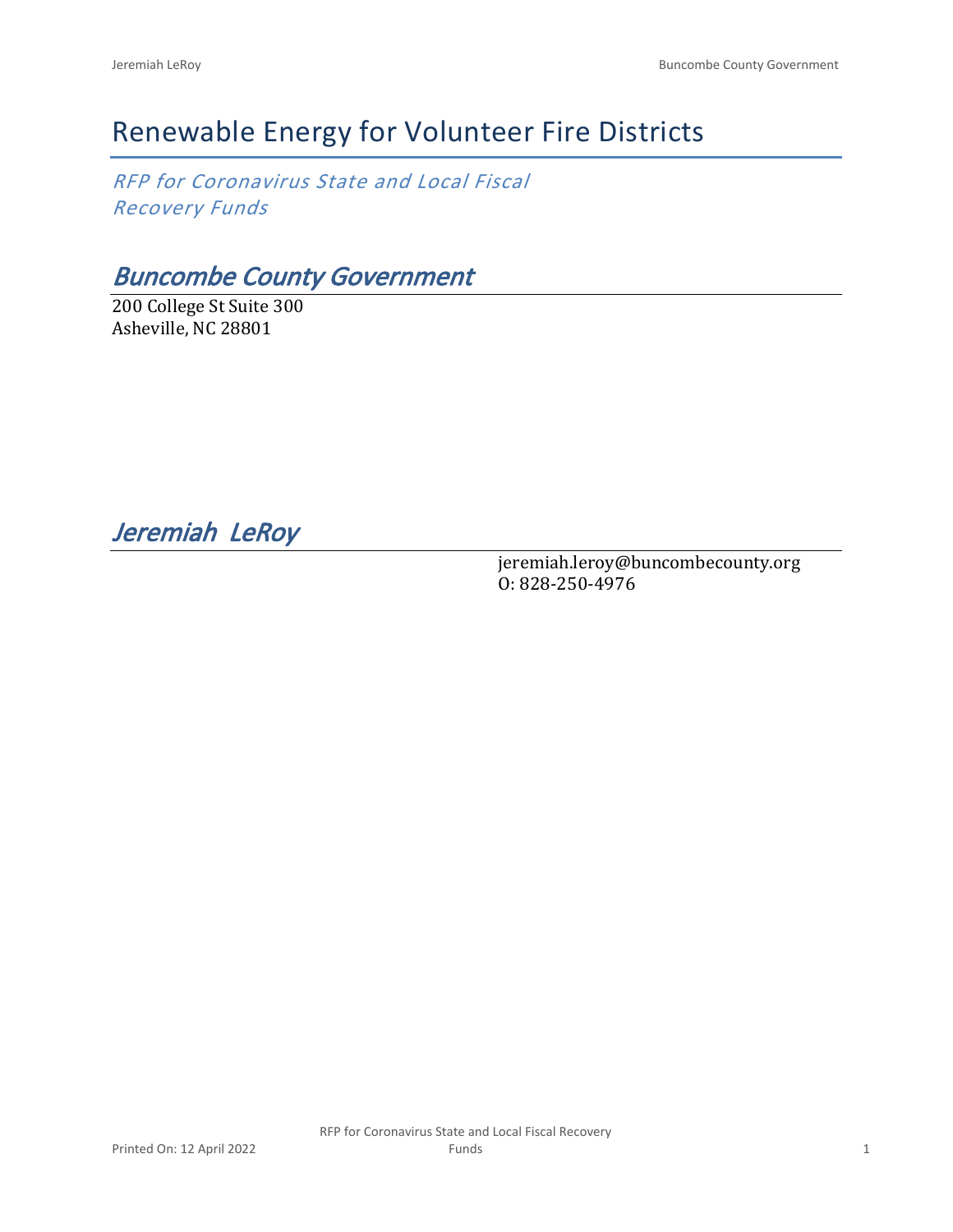# Application Form

# *Question Group*

Buncombe County requests proposals for projects to help the community recover from and respond to COVID-19 and its negative economic impacts.

Buncombe County has been awarded \$50,733,290 in Coronavirus State and Local Fiscal Recovery Funds (Recovery Funding), as part of the American Rescue Plan Act. To date, Buncombe County has awarded projects totaling \$23,093,499, leaving a balance of \$27,639,791 available to award.

Visit [http://www.buncombecounty.org/recoveryfundinghttp://www.buncombecounty.org/recoveryfundingwww.b](http://www.buncombecounty.org/recoveryfunding) [uncombecounty.org/recoveryfundinghttp://www.buncombecounty.org/recoveryfundinghttp://www.buncombeco](http://www.buncombecounty.org/recoveryfunding) [unty.org/recoveryfundinghttp://www.buncombecounty.org/recoveryfundinghttp://www.buncombecounty.org/re](http://www.buncombecounty.org/recoveryfunding) [coveryfunding](http://www.buncombecounty.org/recoveryfunding) for details.

This infusion of federal resources is intended to help turn the tide on the pandemic, address its economic fallout, and lay the foundation for a strong and equitable recovery.

Buncombe County is committed to investing these funds in projects that:

- Align to county strategic plan and community priorities
- Support equitable outcomes for most impacted populations
- Leverage and align with other governmental funding sources
- Make best use of this one-time infusion of resources
- Have a lasting impact

Proposals shall be submitted in accordance with the terms and conditions of this RFP and any addenda issued hereto.

Click [here](https://www.buncombecounty.org/common/purchasing/Buncombe%20Recovery%20Funding%20RFP%202022.pdf) for the full terms and conditions of the RFP

# **Organization Type\***

Public

# **Nonprofit documentation**

If nonprofit, attach IRS Determination Letter or other proof of nonprofit status.

# **Name of Project.\***

Renewable Energy for Volunteer Fire Districts

# **New/Updated Proposal\***

Is this a new project proposal or an updated version of a proposal submitted during the earlier (July 2021) Recovery Funding RFP?

> RFP for Coronavirus State and Local Fiscal Recovery Funds 2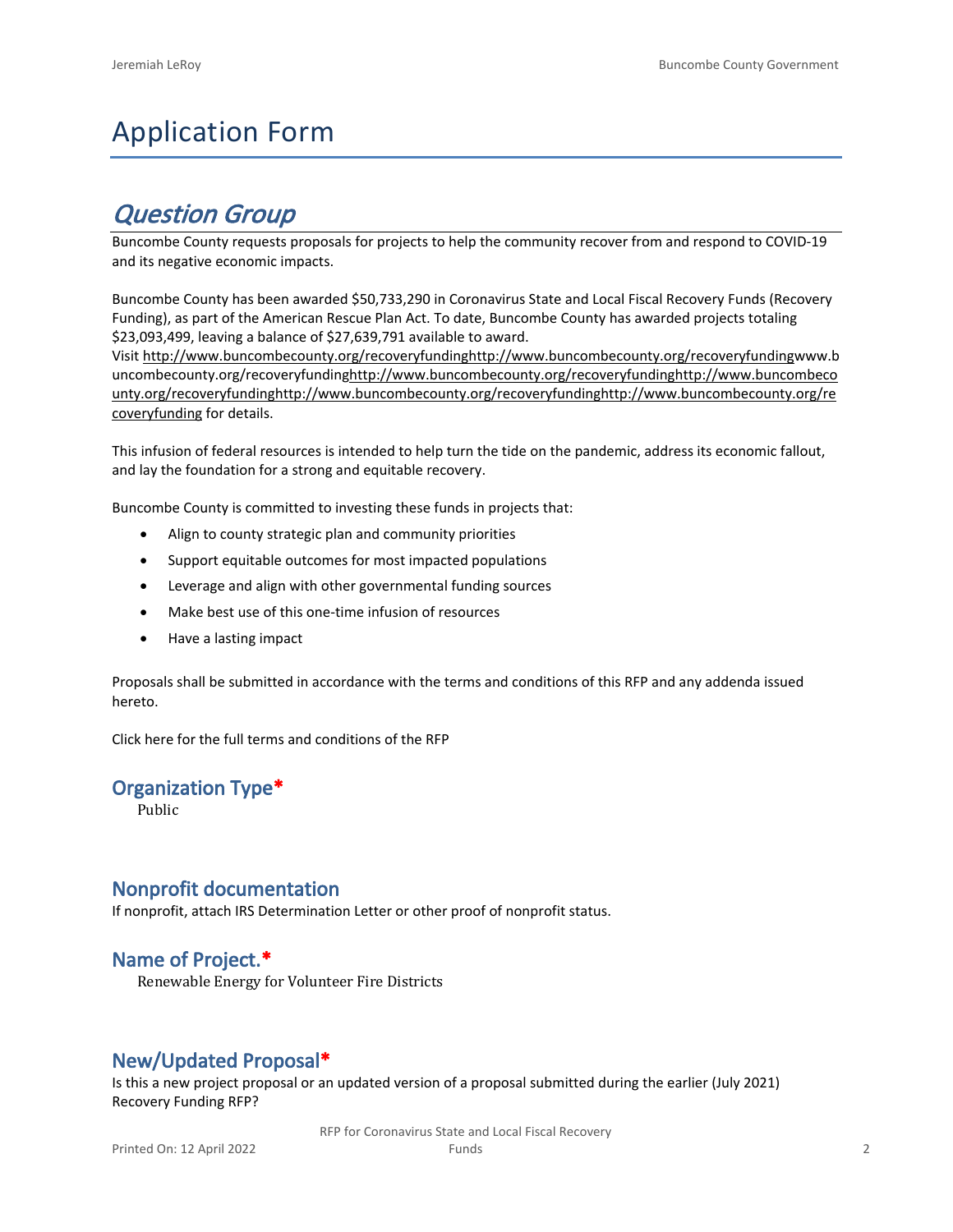New project proposal

#### **Amount of Funds Requested\***

\$1,000,000.00

# **Category\***

Please select one:

- Affordable Housing
- Aging/Older Adults
- Business Support/Economic Development
- Environmental/Climate
- Homelessness
- K-12 Education
- Infrastructure and/or Broadband
- Mental Health/Substance Use
- NC Pre-K Expansion
- **Workforce**

Environmental/Climate

#### **Brief Project Description\***

Provide a short summary of your proposed project.

The purpose of this request is to provide a funding resource to local volunteer fire districts (VFDs) for the turnkey procurement and installation of solar photovoltaic systems on their facilities as well as the potential installation of energy storage where feasible and appropriate.

# **Project Plan\***

Explain how the project will be structured and implemented, including timeframe.

The Office of Sustainability has extensive experience with planning for and procurement of solar PV systems on a variety of facilities. As such this project would be incorporated into an existing process currently managed by the Sustainability Office. At this time, certain VFDs have already reached out to the Sustainability Office to express interest. The initial component of establishing this project will involve outreach and engagement with all County VFDs to establish a pipeline of projects and determine site feasibility. There are currently more than 30 VFDs in the County and it is anticipated that only approximately half of them would be good candidates for solar. This funding would be available to the most suitable and cost effective projects first. This will be based on overall energy and GHG reductions, as well as return on investment and system payback.

The Sustainability Office currently has existing contracts for solar PV design services, energy storage evaluation, and structural engineering. The existing contracts will be enhanced to provide these services to all

RFP for Coronavirus State and Local Fiscal Recovery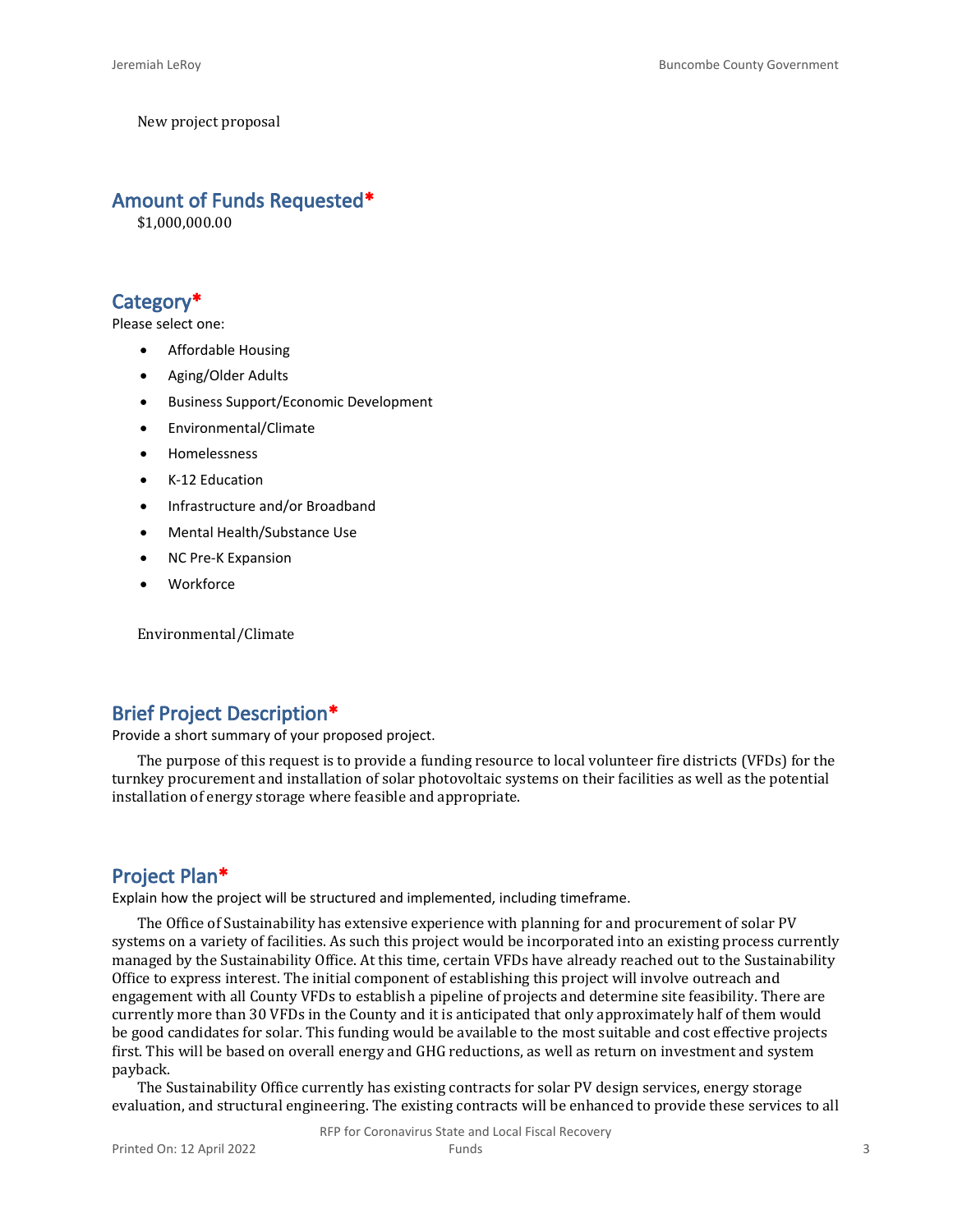viable VFD candidates. This process will include conducting sites visits, verification of roof conditions and existing warranties, utility consumption analysis, initial system design and component recommendations, as well as financial analysis which will include budget estimation, cost savings and ROI.

Once all initial evaluation and analysis is complete, the Sustainability Office will handle the process of issuing an RFP for the procurement and installation of systems for all viable VFD candidates as well as proposal evaluation and contractor selection. Due to limited staff capacity, this project would also include contracting for construction management and commissioning services to ensure that VFDs had adequate support during the construction process.

At this time, the Sustainability Office anticipates approximately 33 months for completion of the project in full. The would break down as follows:

- 3 months outreach and engagement
- 3 months for initial design and engineering
- 3 months for RFP and contracting
- 6 months for utility interconnection approvals
- 18 months for construction

# **Statement of Need\***

Describe the need that this project will address. Include data to demonstrate the need, and cite the source of the data.

This project has the potential to address a number of needs, both environmental and economic. Significantly reducing the annual electric utility expenses for the VFDs will free up financial resources which can be invested in more direct public safety services, such as increasing pay for the first responders and purchase critical equipment. With consistent escalation of utility rates, lowering the districts utility expenses also reduces the financial pressure to raise property taxes on county residents in the fire districts.

Installing solar and potentially energy storage can increase the resiliency of these essential public safety facilities. Adding the capacity to generate power on-site can enhance the reliability of our fire stations and supplement the grid supplied power and back-up generators.There are growing concerns that the electrical grid is vulnerable to disruptions from extreme weather events, cyber attacks and other threats. As we have seen very recently, increases in the frequency and severity of severe weather events has left our community vulnerable to floods, landslides and other natural disasters. Maintaining the operational capacities of all our public safety facilities has never been more important.

# **Link to COVID-19\***

Identify a health or economic harm resulting from or exacerbated by the public health emergency, describe the nature and extent of that harm, and explain how the use of this funding would address such harm.

The COVID-19 pandemic highlighted exacerbated preexisting public health disparities, and expanding green infrastructure is a beneficial approach to address and improve place-based health. Using ARPA funds for targeted infrastructure investment, specifically investments in renewable energy can have a long-lasting impacts on public health and economic resilience post-pandemic.

#### **Population Served\***

Define the population to be served by this project, including volume and demographic characteristics of those served.

Directly, this project will provide funding for VFDs located throughout the County and which serve the emergency needs of the communities in which they are located. Indirectly however, this project will serve all of the resident in the broader communities in which these projects take place. In addition to the

RFP for Coronavirus State and Local Fiscal Recovery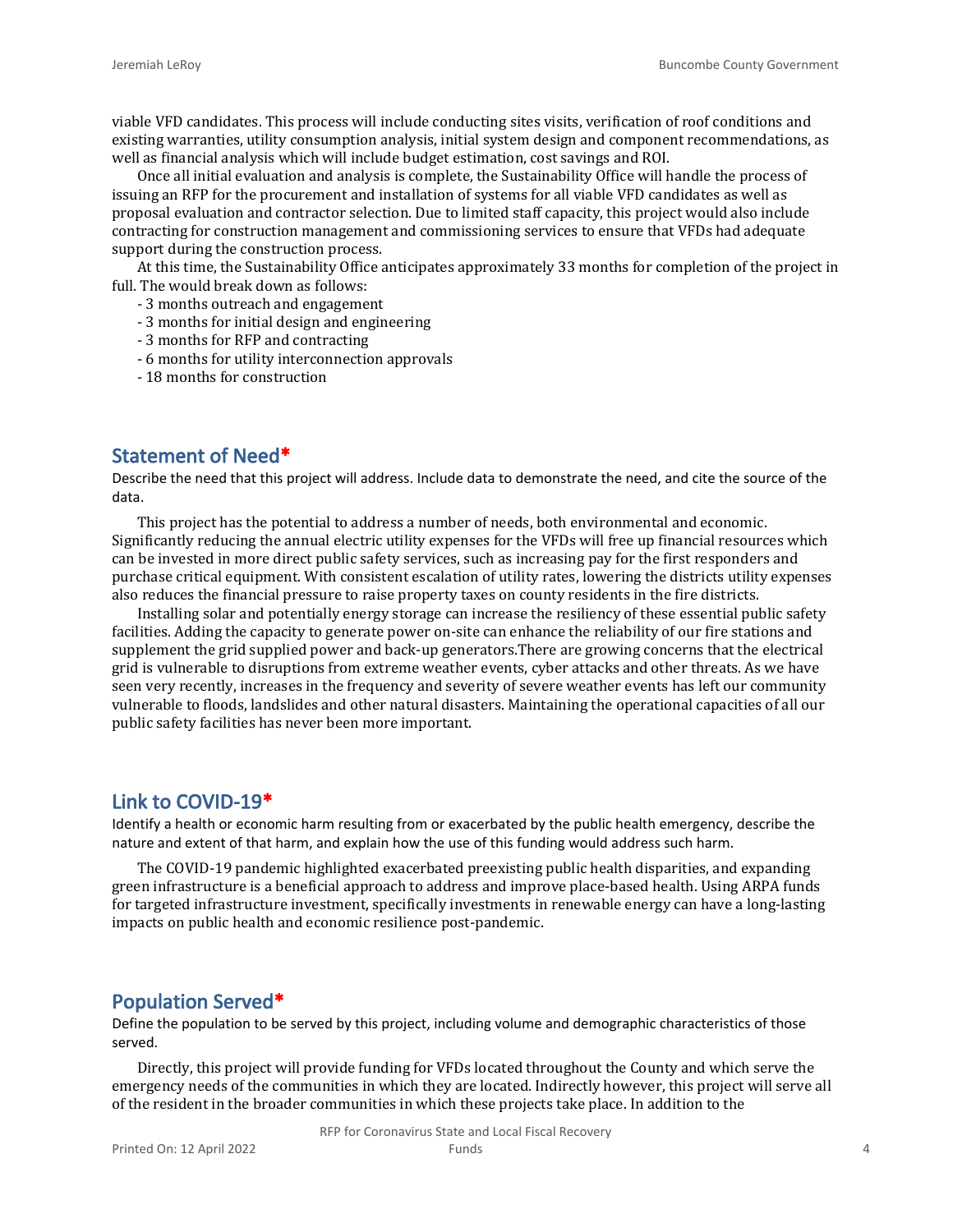environmental and health benefits of clean energy, reducing utility costs for these critical public agencies could also have the added benefit of decreasing the potential for tax rate increases in the future, benefiting all residents in the district.

#### **Results\***

Describe the proposed impact of the project. List at least 3 performance measures that will be tracked and reported. If possible, include baselines and goals for each performance measure.

The projects primary impacts will be to reduce utility costs and greenhouse gas emissions for all participating VFDs. Determining baselines for each participating facility will occur during the initial system design and financial analysis stage of the project. Each site will have a comprehensive analysis to determine system size, budget, cost savings, greenhouse gas reductions and ROI. Once complete reporting on system impacts will be readily accessible via inverter level software installed as a part of project. Reporting will include:

- Total capacity of installed solar on local VFDs

- Distributed Generation: # of kWh of distributed generation created per site and in aggregate

- Carbon Emission Reductions: CO2 emissions reduced per site and in aggregate - in both tons of CO2 and GHG equivalents

#### **Evaluation\***

Describe the data collection, analysis, and quality assurance measures you will use to assure ongoing, effective tracking of contract requirements and outcomes.

Data collection with solar PV systems is readily available via pre-installed software on the inverters of all solar PV arrays. As mentioned, total capacity, on-site generation and greenhouse gas reductions will be data points readily available once systems are energized.

Included in the budget for this project is funding for 3rd party construction management and commissioning. This is requested specifically for the purpose of providing unbiased 3rd party quality assurance during and after the installation process. Project Manager(s) will be contracted to assist the VFD throughout construction and to provide solar contractor oversight to ensure compliance with all rendered specifications. Once complete, solar PV systems require very little maintenance and should provide easily accessible ongoing data for tracking and reporting purposes.

#### **Equity Impact\***

How will this effort help build toward a just, equitable, and sustainable COVID-19 recovery? How are the root causes and/or disproportionate impacts of inequities addressed?

At the Office of Sustainability, the focus of our work is directed primarily toward projects and programs that take direct local action to combat the global climate crisis. Given the lack of aggressive climate policy at the federal level, innovative state and local actions will be critical if we are to transition to a sustainable economy with much less racial and economic inequality. We know through a variety of research that communities of color and low income communities (often one in the same) are disproportionately affected by the impacts of climate change. One direct action that local governments can take is to assist as much as possible in a community-wide transition to clean energy.

Buncombe County has the opportunity to support this transition by investing in clean energy infrastructure throughout its community's public spaces. These investments can have a positive impact in a number of ways. The fact that solar averts dirty, fossil fuel pollution has a critical equity aspect, as approximately 68 percent of African Americans (and a similar percentage of Latinos) live within 30 miles of a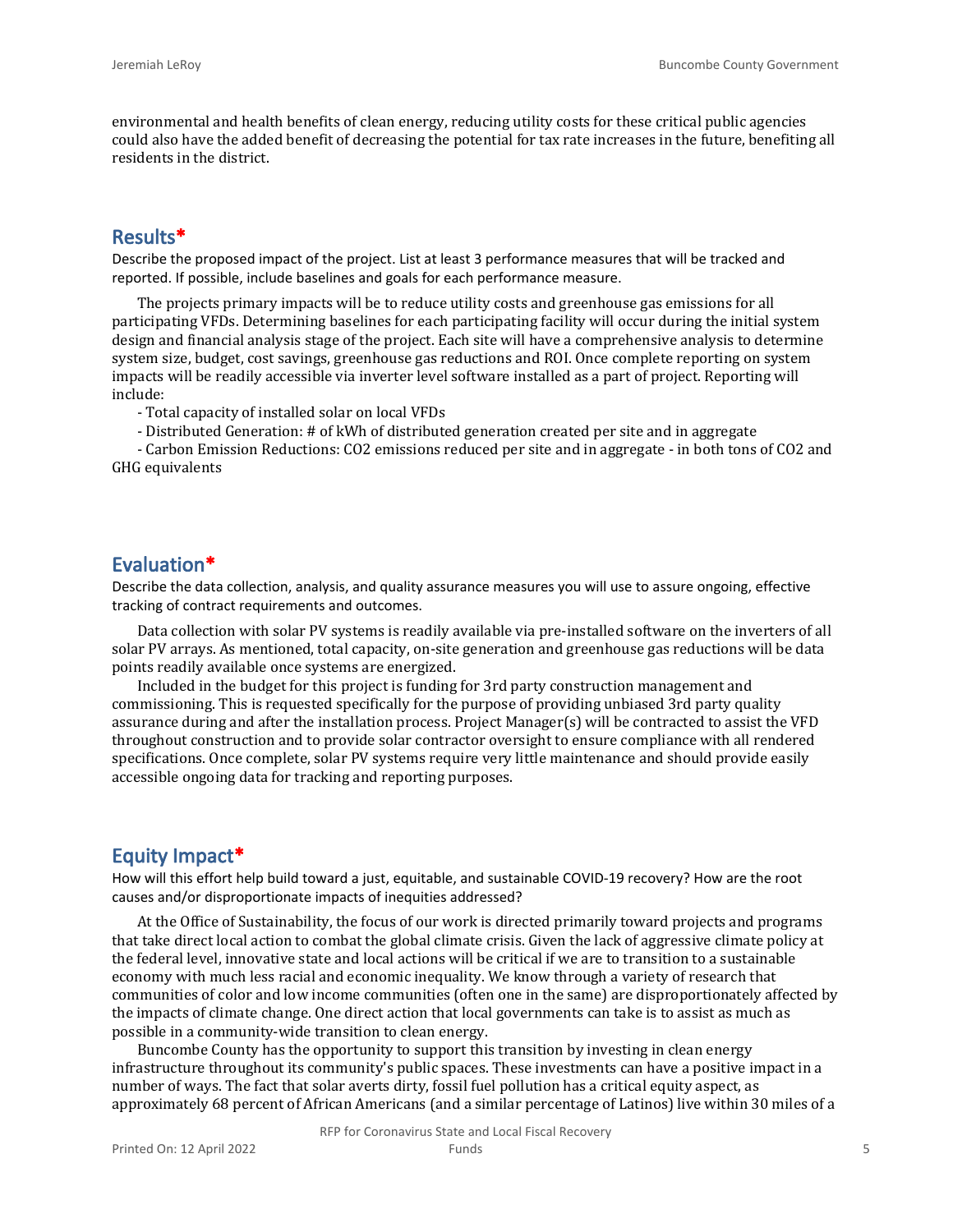power plant, and a recent national study claims that nearly 40 percent of communities of color breathe polluted air. Overall air quality and public health benefits are realized because clean energy resources produce zero or negligible emissions to generate electricity and can displace dirty power sources. We believe policies and programs aimed at expanding clean, distributed energy resources like solar create savings and minimize costs, drive local living-wage jobs, and improve environmental outcomes for low-income communities.

# **Project Partners\***

Identify any subcontractors you intend to use for the proposed scope of work. For each subcontractor listed, indicate:

- 1.) What products and/or services are to be supplied by that subcontractor and;
- 2.) What percentage of the overall scope of work that subcontractor will perform.

Also, list non-funded key partners critical to project.

Solar Design: Renu Energy - 10% Structural Engineering Assessments: Summit Design 5% Project Management/Commissioning: Pisga ah Energy 15% Solar Construction and Installation: TBD based on lowest responsive bid 70%

# **Capacity\***

Describe the background, experience, and capabilities of your organization or department as it relates to capacity for delivering the proposed project and managing federal funds.

The Sustainability Office has extensive experience in managing projects of this exact nature. Currently, the Office of Sustainability is managing the largest portfolio of public renewable energy projects in North Carolina; a total of 41 PV system installations across a large swath of public facilities such as libraries, office buildings, schools, etc. We are also currently working on another round of public solar PV projects which will include an additional 10-12 new systems to be bid out in FY23. There have been many lessoned learned through the management of these projects that will serve in making the VFD solar project even more efficient and effective. Currently, the Office of Sustainability is a department with only one full time employee, thus the primary role will be managing the contractors who will perform the work detailed in the project plan. The Sustainability Director does has experience in applying for, managing, and reporting on state, federal and foundational grants, having originally been hired as a grant writer for Buncombe County and having successfully managed multiple grant projects throughout his 16 years with the organization.

# **Budget\***

Provide a detailed project budget including all proposed project revenues and expenditures, including explanations and methodology. For all revenue sources, list the funder and denote whether funds are confirmed or pending. For project expenses, denote all capital vs. operating costs, and reflect which specific expenses are proposed to be funded with one-time Buncombe County Recovery Funds.

Download a copy of the budget form [HERE](https://buncombecounty.org/common/community-investment/grants/early-childhood-education/Recovery-Funds-budget-template.xlsx). Complete the form, and upload it using the button below.

Sustainability Recovery-Funds-budget.xlsx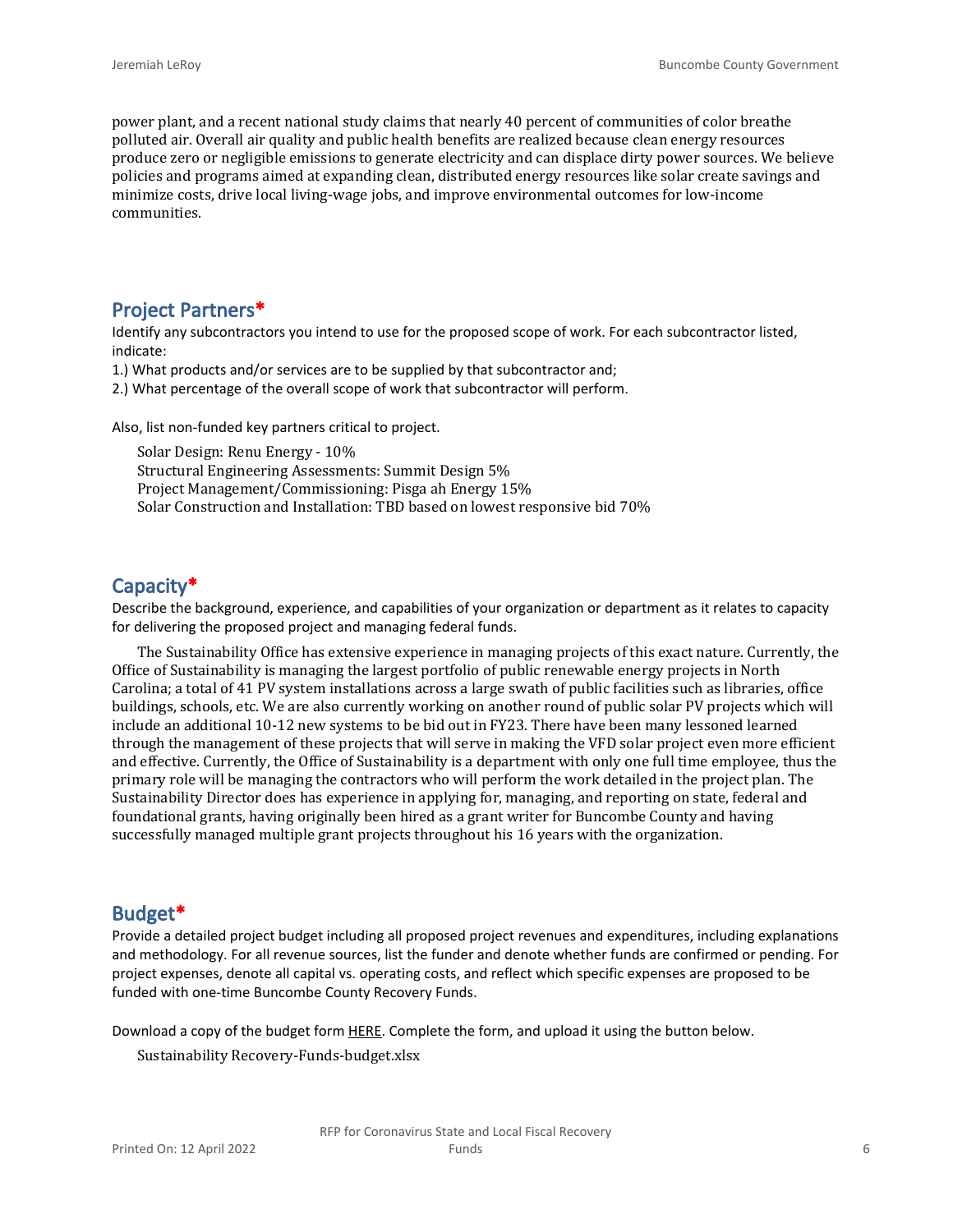# **Special Considerations\***

Provide any other information that might assist the County in its selection.

This unique funding opportunity is perhaps a once in a lifetime chance to impact our community in so many ways. The climate crisis and its impact on our community make clean energy projects like these more important than ever. The projects in this proposal are unique in that they have positive environmental as well as economic impacts for our community by reducing greenhouse gas emissions as well as utility costs for critical public safety services.

We know that there are many competing priorities for this funding and are grateful to the County for considering this application.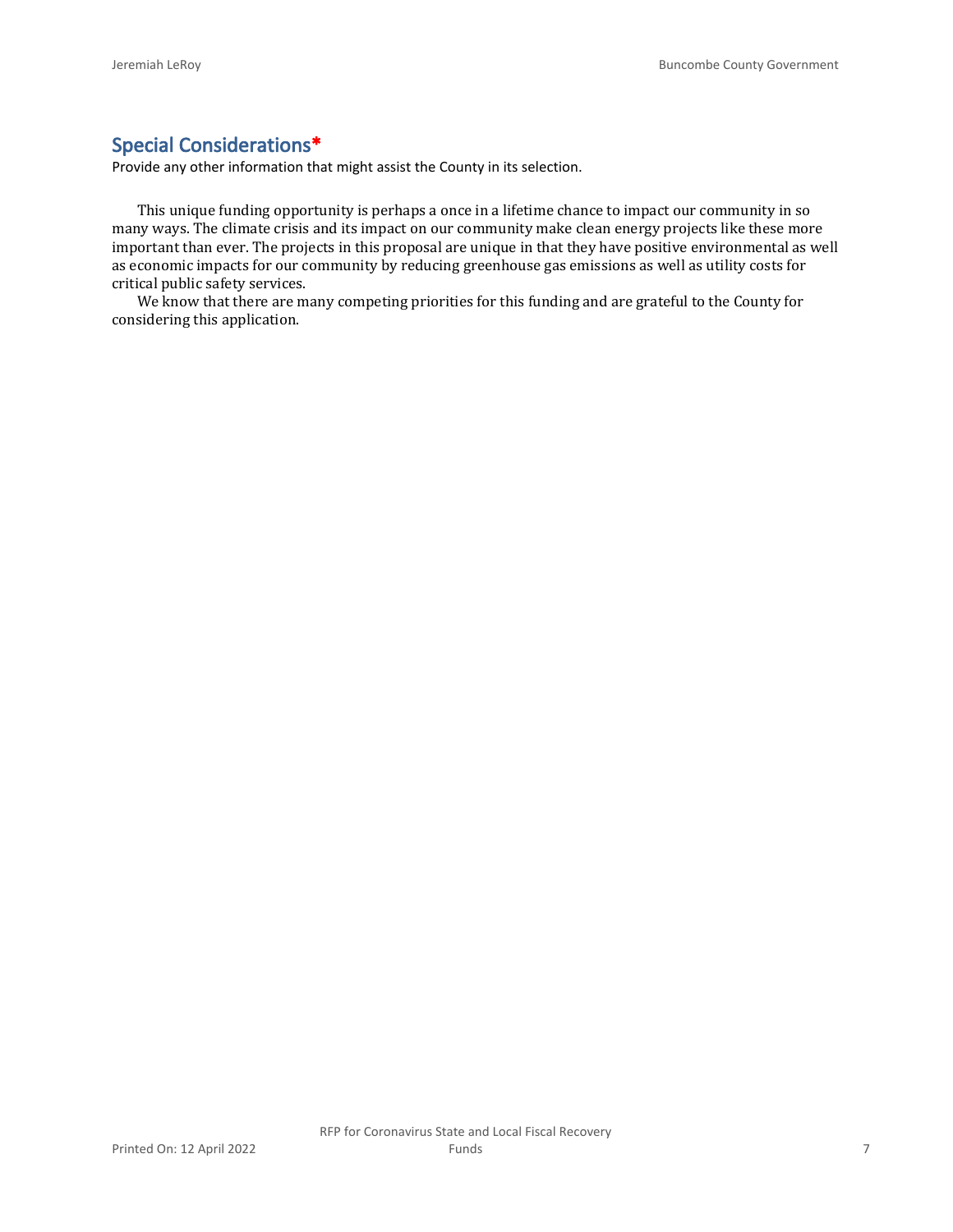# File Attachment Summary

# *Applicant File Uploads*

• Sustainability Recovery-Funds-budget.xlsx